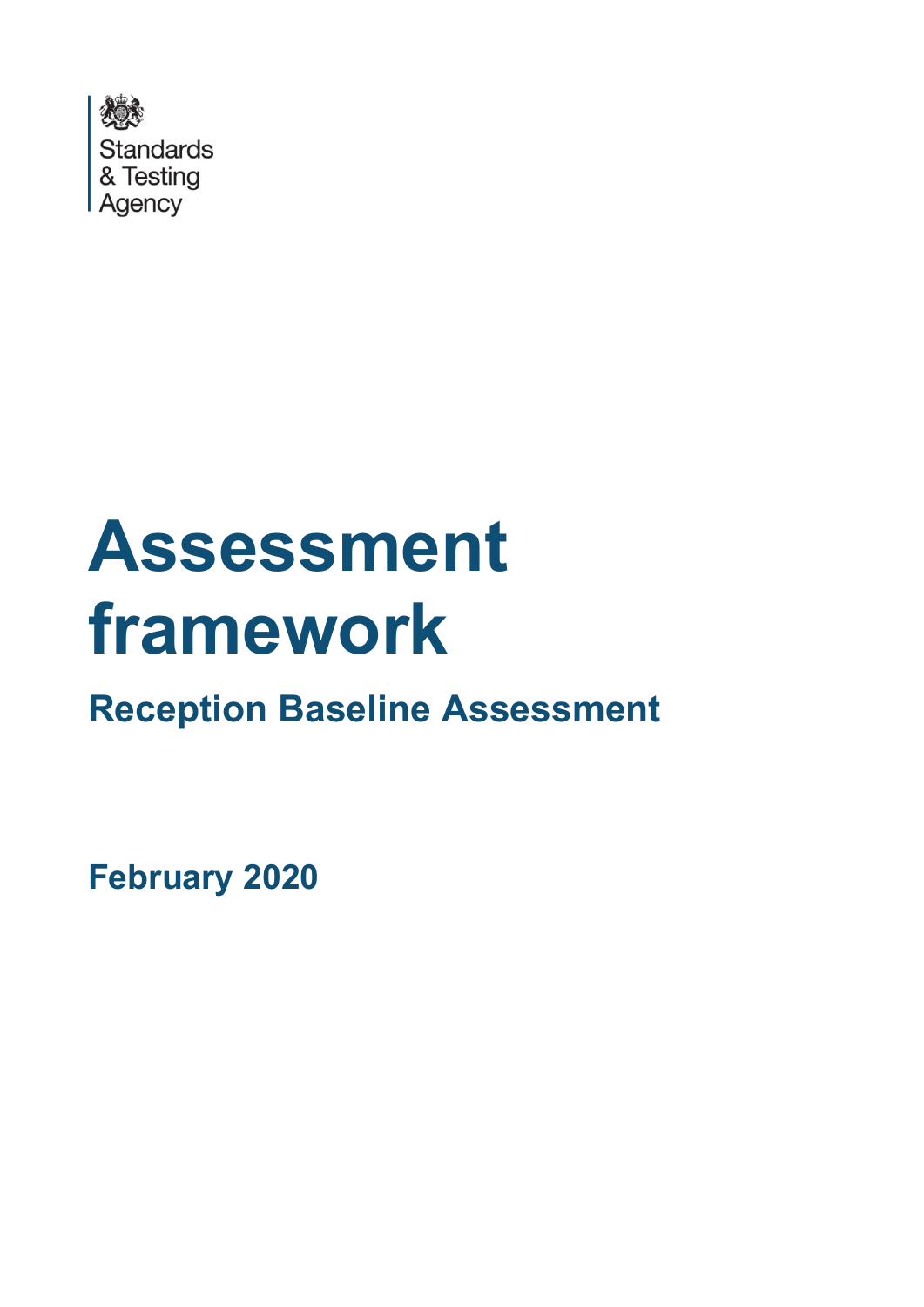# **Contents**

| <b>Expiry</b>                           | 3              |
|-----------------------------------------|----------------|
| Who is this publication for?            | 3              |
| Overview                                | $\overline{4}$ |
| Introduction                            | 4              |
| Purpose of the assessment               | 4              |
| Population to be assessed               | 4              |
| Assessment design and delivery          | 5              |
| Timing                                  | 5              |
| Administration                          | 5              |
| Number of marks                         | 5              |
| Content domain                          | 6              |
| Cognitive domains                       | $\overline{7}$ |
| Cognitive complexity                    | $\overline{7}$ |
| Response formats                        | 8              |
| Scoring                                 | 9              |
| Reporting                               | 9              |
| Desired psychometric properties         | 10             |
| Diversity and inclusion - accessibility | 11             |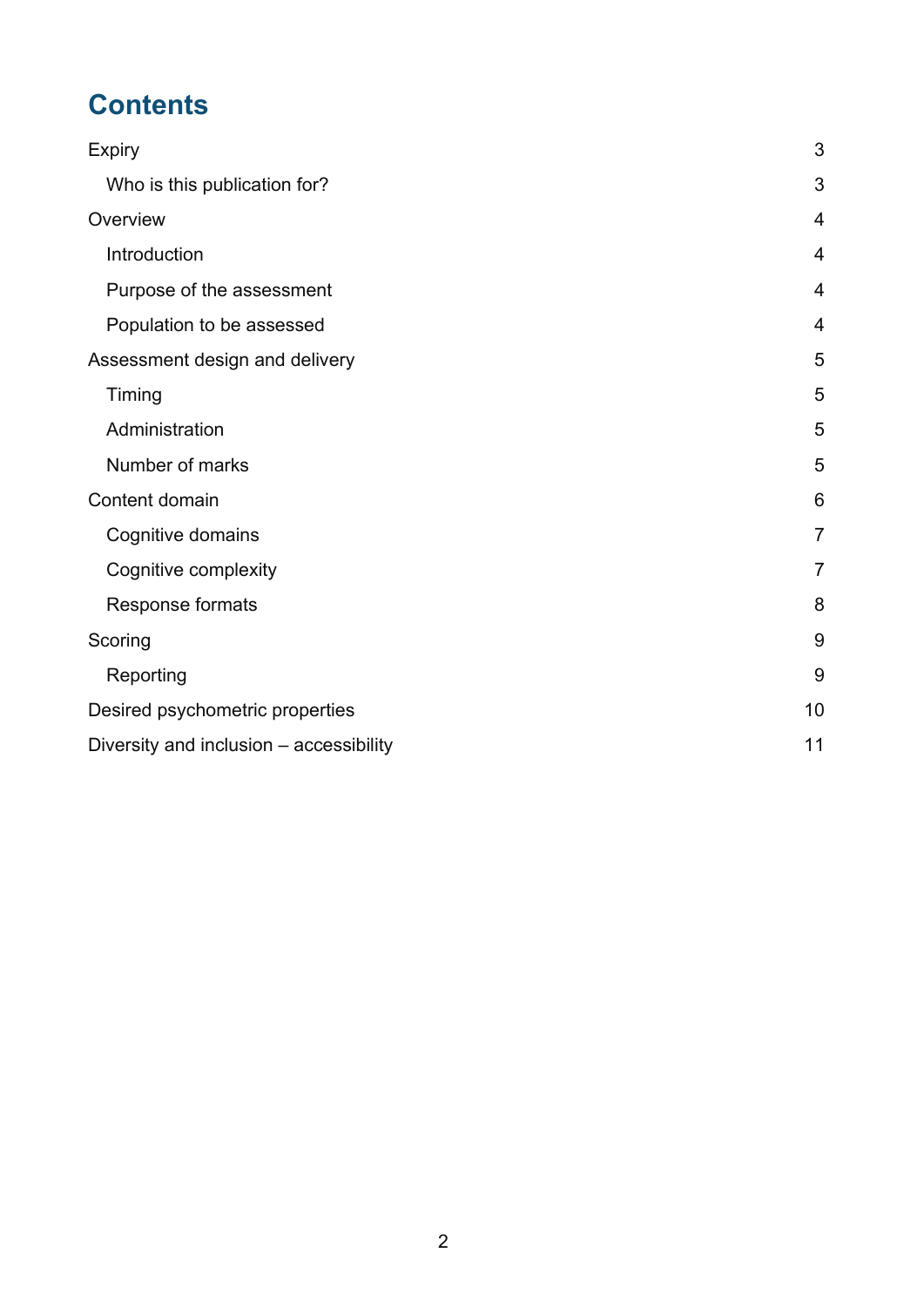# <span id="page-2-0"></span>**Expiry**

This assessment framework relates to the reception baseline assessment, which will become a statutory assessment for all maintained primary, first and infant schools in England from autumn 2020.

### <span id="page-2-1"></span>**Who is this publication for?**

The framework is for those who write assessment materials and to guide subsequent development and assessment construction. It is available to a wider audience for openness and transparency.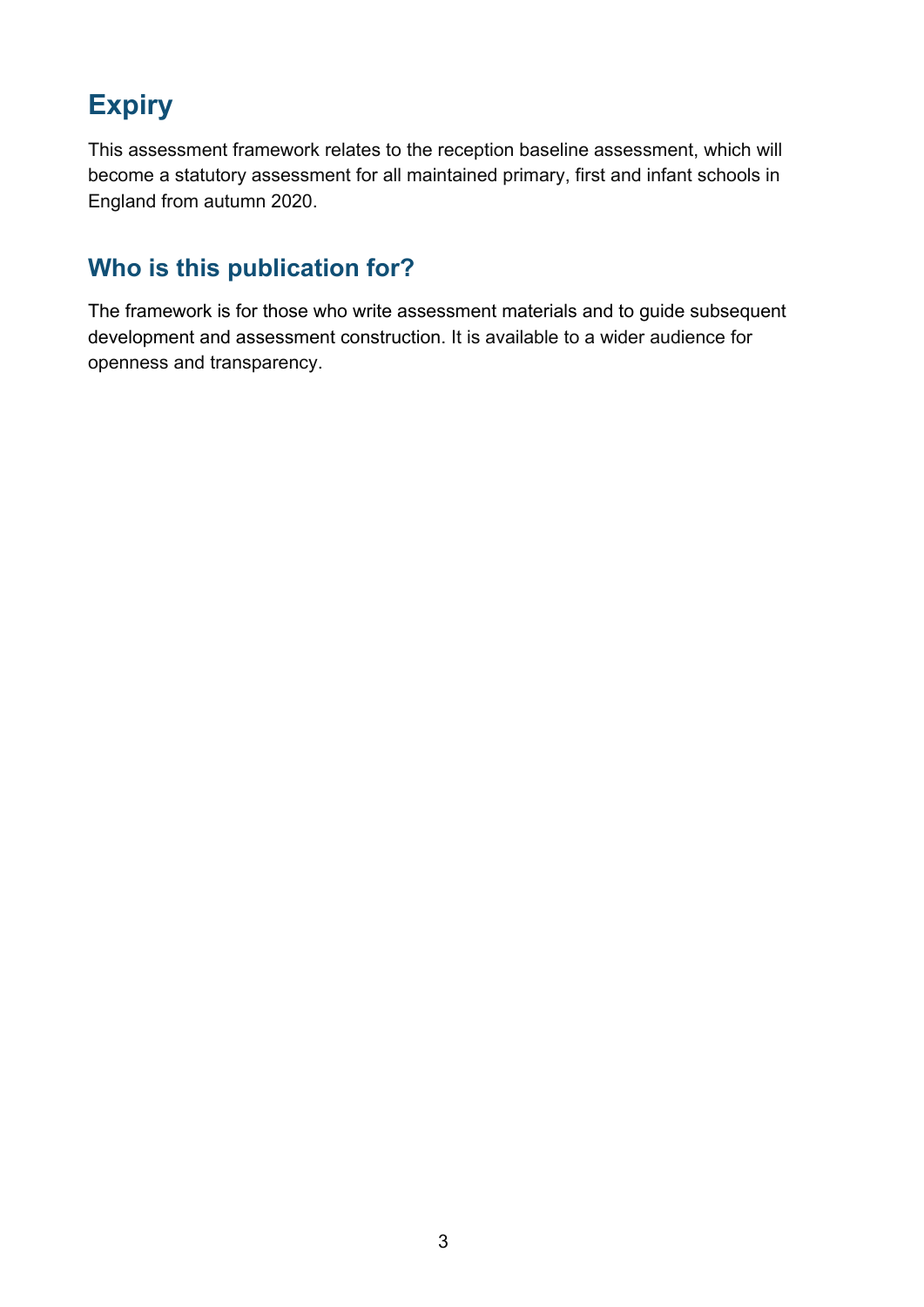# <span id="page-3-0"></span>**Overview**

### <span id="page-3-1"></span>**Introduction**

This document details the assessment framework for the Department for Education reception baseline assessment. It specifies the purpose, format, content and cognitive demand of the assessment.

### <span id="page-3-2"></span>**Purpose of the assessment**

The purpose of the reception baseline assessment is to provide an on-entry assessment of pupil attainment to be used as a starting point from which a cohort-level progress measure to the end of key stage 2 (KS2) can be created.

The reception baseline is not intended to:

- provide on-going formative information for practitioners
- be used in any way to measure performance in the early years, evaluate preschool settings or hold early years practitioners to account
- provide detailed diagnostic information about pupils' areas for development

The assessment will fall under Ofqual's [regulatory framework](https://www.gov.uk/government/publications/regulatory-framework-for-national-assessments) for national assessments<sup>1</sup>.

### <span id="page-3-3"></span>**Population to be assessed**

The reception baseline is designed as a suitable assessment to be taken by pupils during their first half term in reception (the academic year in which they turn 5). All pupils should be assessed within the first 6 weeks of joining reception, regardless of when they join the class, unless they have been assessed previously.

<span id="page-3-4"></span><sup>1</sup> <https://www.gov.uk/government/publications/regulatory-framework-for-national-assessments>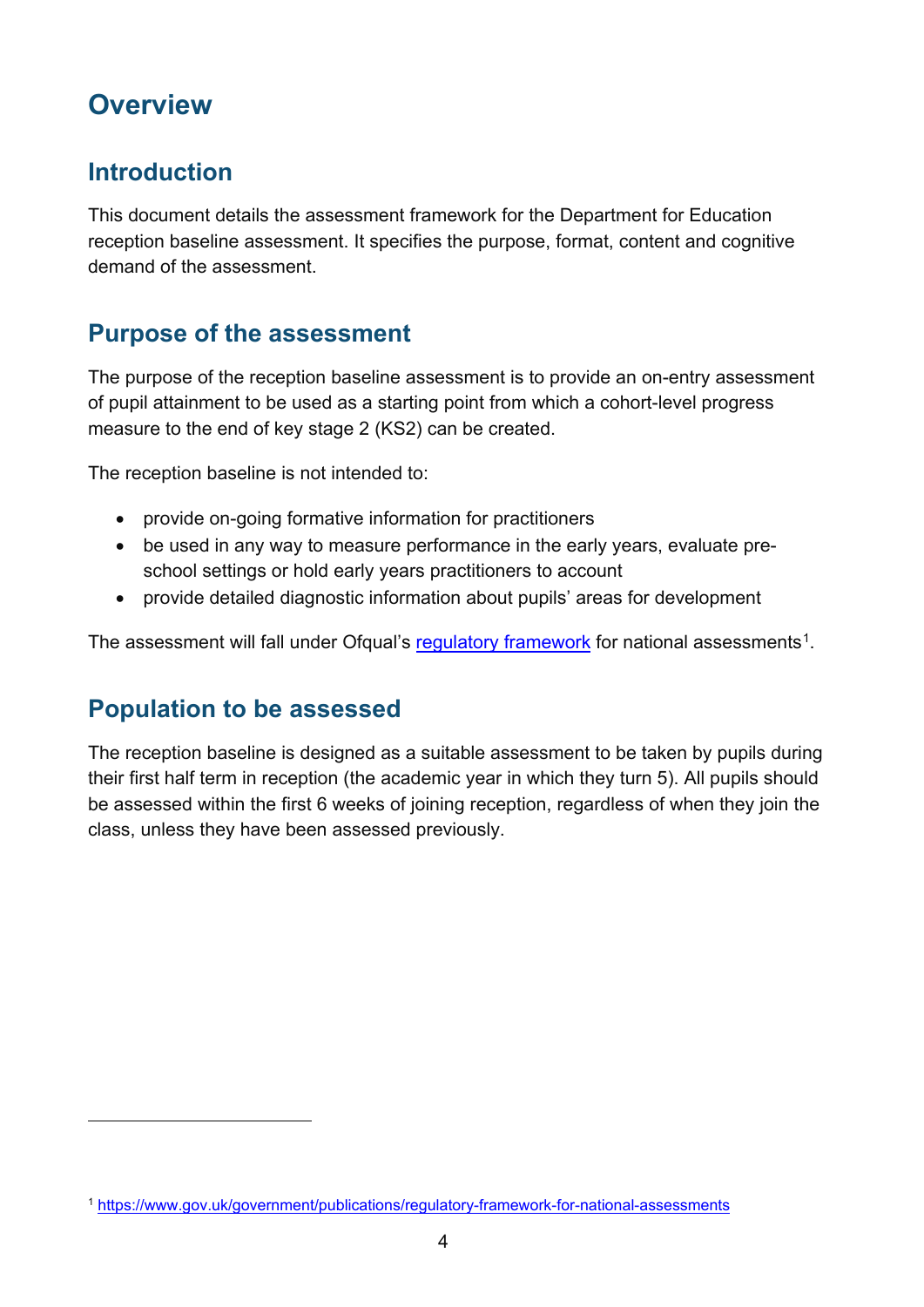# <span id="page-4-0"></span>**Assessment design and delivery**

# <span id="page-4-1"></span>**Timing**

The time required to administer the reception baseline is up to 20 minutes per pupil. It is expected that this average will reduce over time as practitioners become more familiar with the materials and the administration instructions. The assessment can be paused and restarted as appropriate.

## <span id="page-4-2"></span>**Administration**

The assessment must be administered by a reception teacher, reception teaching assistant or suitably qualified practitioner (e.g. early years lead or SENCO) working oneto-one with each pupil. The practitioner should be familiar to the pupil. Those conducting the assessment should be fully trained and familiar with the materials.

The assessment consists of practical tasks, using physical resources, and an online scoring system for the practitioner to complete as the pupil engages with the tasks. Administration instructions for each task and the recording of the assessment are provided via an online system so that the assessment is delivered and scored consistently across all schools.

Digital technology is used to maximise the manageability of the administrative tasks, enabling quick, easy and automated recording.

### <span id="page-4-3"></span>**Number of marks**

The total number of marks available is 39.

The assessment is presented in a task format, with a number of activities per task. The relationship between activities and marks varies depending on the activity. The number of marks per task will therefore not be obvious.

As the assessment includes carefully designed routing, the number of marks presented will vary from pupil to pupil. Routing helps to prevent pupils from being presented with too many activities in which they are unlikely to be successful. It also helps to reduce the time required for the assessment and the possible loss of motivation that pupils may feel if they are unable to complete an activity. These routing rules are applied automatically by the online recording system. All pupils are presented with activities worth at least 22 marks.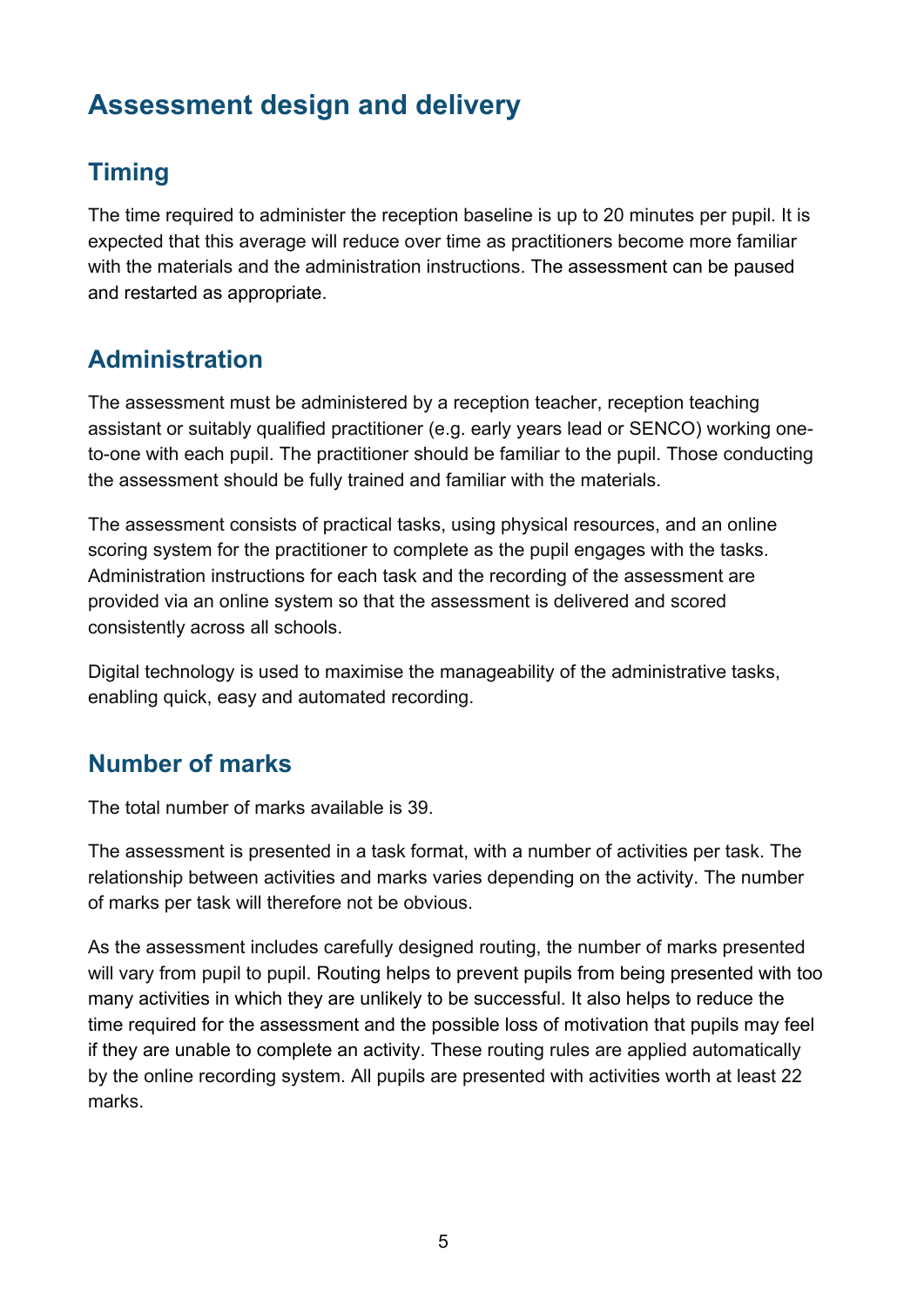# <span id="page-5-0"></span>**Content domain**

The reception baseline is an age-appropriate assessment of mathematics and literacy, communication and language (LCL), that is delivered in English. It is clearly linked to the learning and development requirements of the Early Years Foundation Stage (EYFS). However, due to the length and nature of the reception baseline, not all areas of learning and development in the EYFS are assessed[2](#page-5-1).

The assessment consists of:

- mathematics tasks
	- o early number
	- o early calculation (early addition/subtraction)
	- o mathematical language
	- $\circ$  early understanding of pattern
- LCL tasks
	- o early vocabulary
	- o phonological awareness
	- o early comprehension

The components assessed in the reception baseline are listed below with the proportion of marks allocated to each.

#### **Table 1: proportion of marks allocated to each assessment component**

| <b>Component</b>         | <b>Proportion of marks</b> |
|--------------------------|----------------------------|
| <b>Mathematics tasks</b> | 45-55%                     |
| <b>LCL</b> tasks         | 45-55%                     |
| <b>Total</b>             | 100%                       |

<span id="page-5-1"></span><sup>&</sup>lt;sup>2</sup> There are several differences between the reception baseline and the Early Years Foundation Stage Profile (EYFSP) as they are completed at different times in the year and have different purposes. The reception baseline is a short assessment designed to capture the wide range of attainment in mathematics and literacy, communication and language that is seen in reception classes at the start of the year. It also has clear links to the key stage 1 and key stage 2 curricula against which progress will be measured.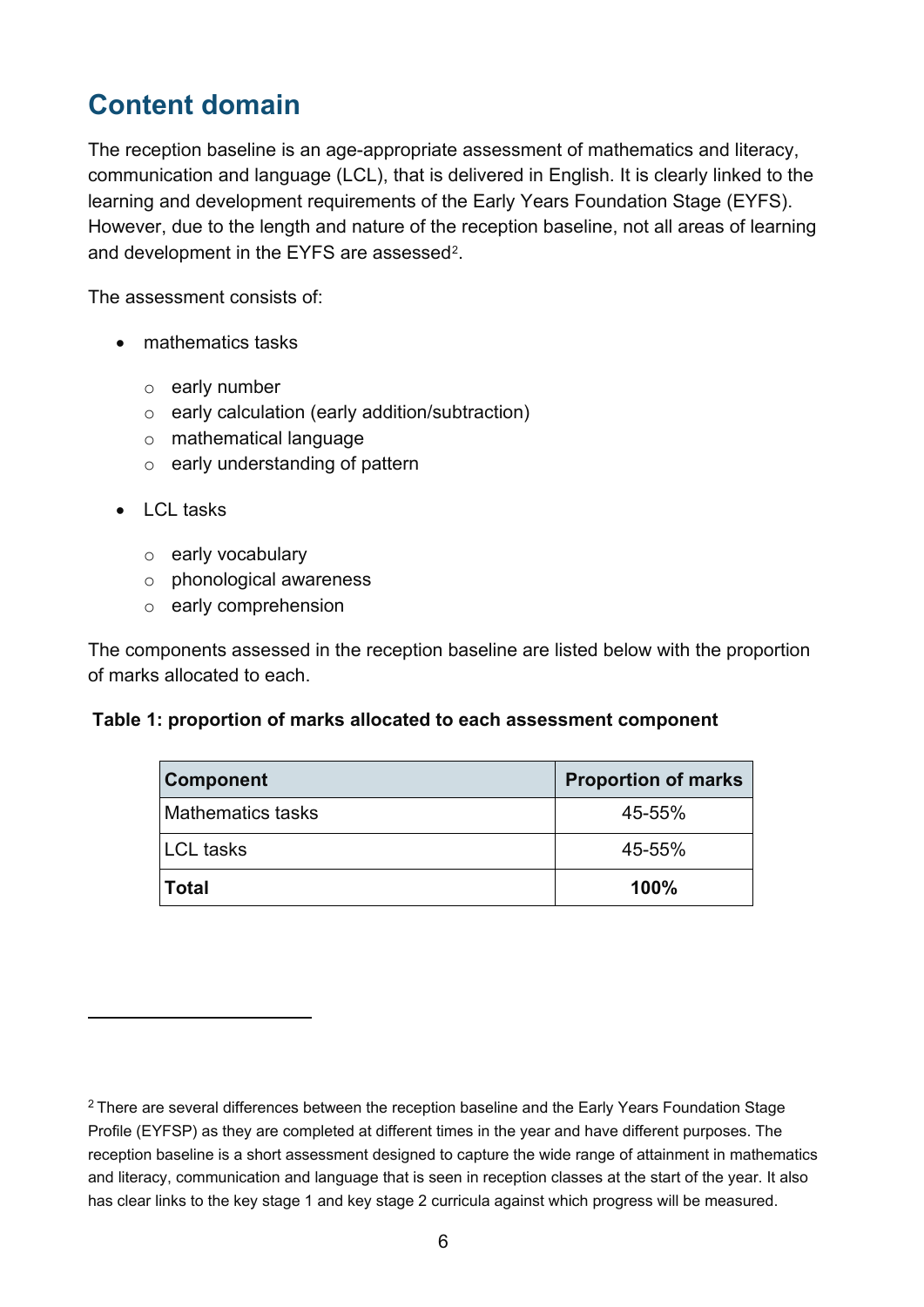### <span id="page-6-0"></span>**Cognitive domains**

Cognitive processes refer to the thinking skills and intellectual processes that occur in response to a stimulus. The cognitive domain makes explicit the thinking skills and intellectual processes associated with the assessment.

Cognitive development during the early years encompasses a wide range of cognitive skills. Young children are generally active and engaged learners who learn through exploration and possess a natural curiosity.

The reception baseline is a task-based assessment designed to maximise the active interaction between the pupil and the resources. Manipulation of physical resources may also enable some pupils to better demonstrate their skills and level of understanding to the practitioner.

Early cognitive development is multifaceted and the reception baseline requires a range of cognitive processes to be used in responding to the variety of tasks included. A variety of cognitive domains enables an effective assessment of children of this age and taps into their unique experiences. In order to respond to the assessment, pupils may need to demonstrate linguistic skills such as blending sounds, or mathematical skills such as number sense. Some cognitive processes, such as memory or attention, are deployed in both the mathematics and LCL tasks.

### <span id="page-6-1"></span>**Cognitive complexity**

The activities in each reception baseline task have been designed to demonstrate a gradual increase in cognitive complexity.

The tasks involve a range of cognitive processes from recall/procedural understanding through to showing a greater understanding of concepts and the ability to apply this understanding within a context. As is appropriate for this age group, the cognitive complexity within and between tasks is increased by moving pupils from concrete to abstract ways of working. As would be expected, there are a greater number of tasks and activities that require the use of physical resources. The proportions of activities that require these different ways of working are listed below. However, due to the routing within the assessment, as stated above, not all pupils will be presented with all questions.

#### **Table 2: proportions of activities requiring concrete and abstract thinking**

|            | <b>Mathematics</b> | LCL    |
|------------|--------------------|--------|
| l Concrete | 50-60%             | 50-60% |
| l Abstract | 40-50%             | 40-50% |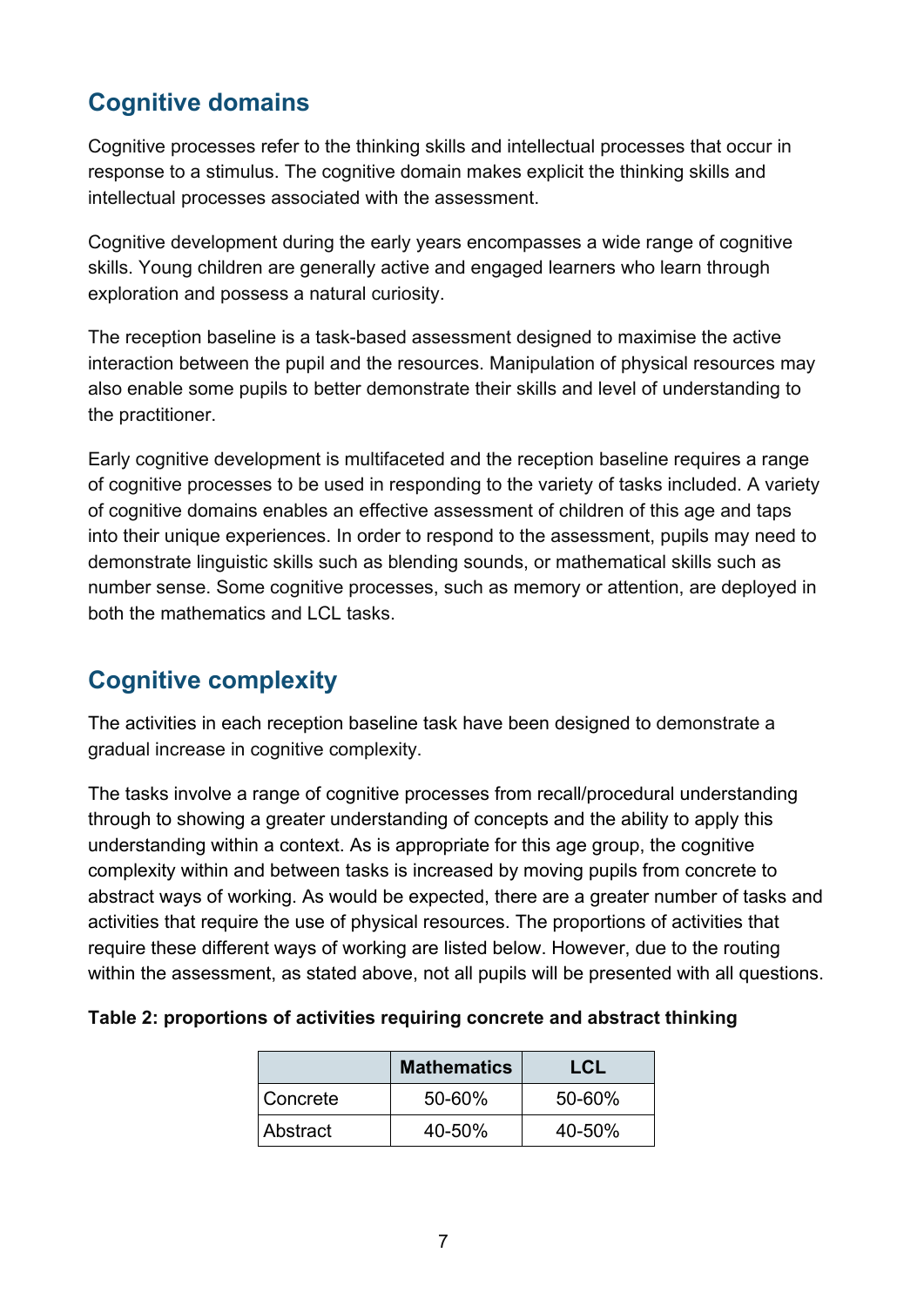## <span id="page-7-0"></span>**Response formats**

The response formats for the tasks include:

- oral response (30–40%)
- pointing (25–35%)
- ordering or moving objects (25–35%)

Due to the different approaches that pupils may adopt, some activities may have more than one response type. In addition, different proportions of response types will be used depending on how pupils are routed through the assessment.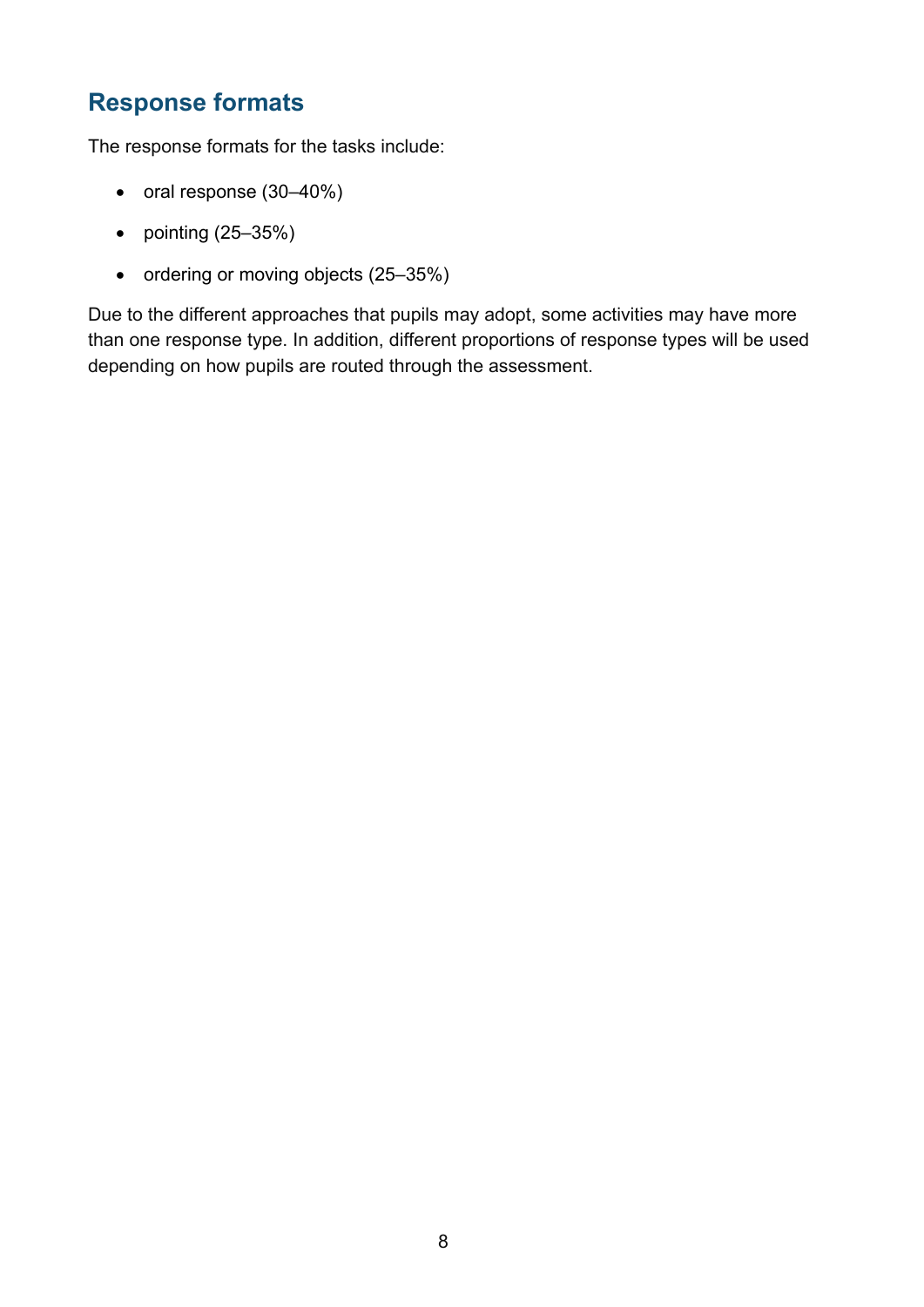# <span id="page-8-0"></span>**Scoring**

Each task is made up of a small number of activities or items. Each item requires a single objective yes/no decision to be made by the practitioner. Responses are recorded by the practitioner via an online scoring system. Scoring is automatically calculated by the system.

The tasks in each component are ordered according to developmental progression, where appropriate. Within each component, there are several places where routing rules may be applied based on how a pupil responds to each item they are presented with. The routing rules have been applied based on trialling data. The system routes the practitioner through the assessment automatically. Incorrect items and items that are not presented to the pupil due to routing will score 0 marks. As a result of routing, not all pupils will be asked to complete all activities in the assessment and some will finish the assessment sooner than others.

The assessment can be stopped at any point if the practitioner deems it is inappropriate for the pupil to continue. In such cases, the score will be based on partial administration.

### <span id="page-8-1"></span>**Reporting**

Schools will be provided with a series of narrative statements to describe how each pupil performed on the different content domains presented in the assessment.

At the end of the assessment, the reception baseline will record a single raw score out of 39 for each pupil. This score will not be made available to schools. Raw scores will be recorded in the national pupil database and used to create a cohort-level progress measure for schools at the end of key stage 2.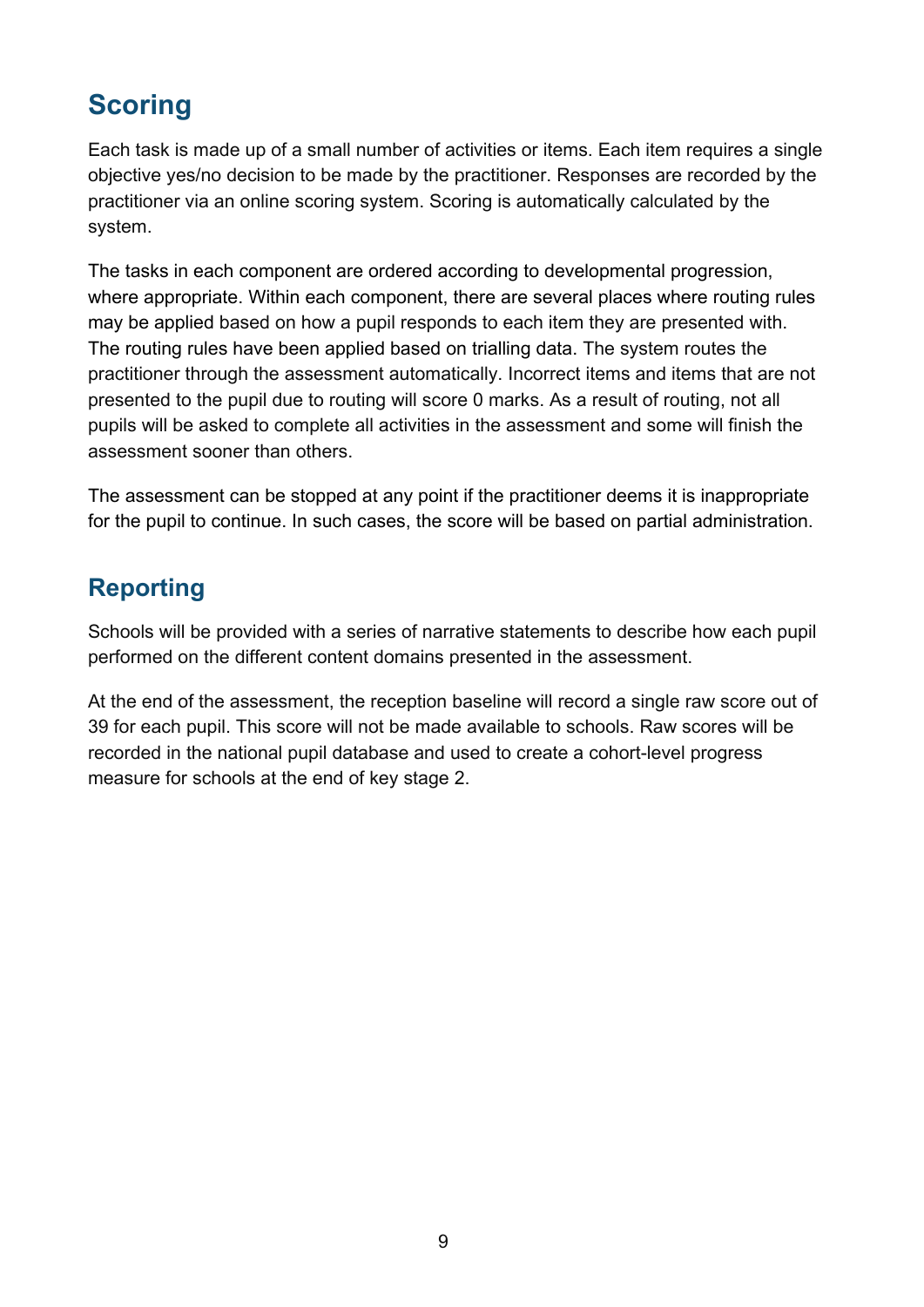# <span id="page-9-0"></span>**Desired psychometric properties**

At the end of the assessment, a raw score is recorded for each pupil. The data is not age standardised and there is no pass mark/threshold. It should be noted that not all pupils will do exactly the same assessment due to the application of routing rules, which means that the demands of the assessment will be different for different pupils. However, the assessment pathway changes depending on pupils' responses and there will be a spread of activities of differing demand to match the different attainment of the pupils taking the assessment. Since the data will be used to create a school-level progress measure, with pupils grouped by prior attainment, the assessment is designed to avoid ceiling effects, with fewer than 2.5% of pupils achieving full marks. This will ensure that the attainment groups include pupils with similar prior attainment.

The assessment is designed to provide a sufficiently stable measure that is replicable, regardless of who administers the assessment. The internal consistency is high enough to ensure that confidence intervals around the observed scores can be minimised across the score distribution.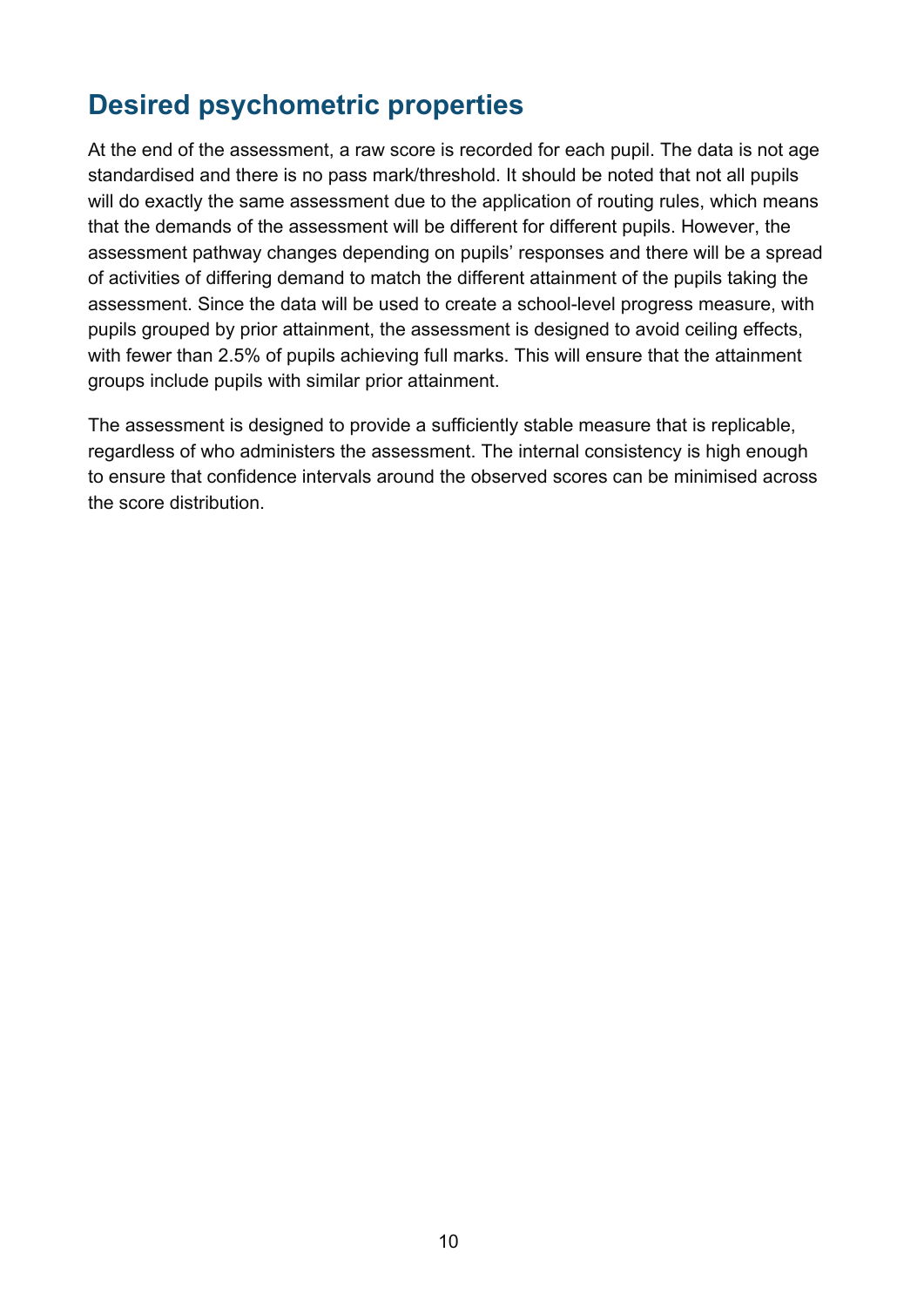# <span id="page-10-0"></span>**Diversity and inclusion – accessibility**

The Equality Act 2010 sets out the principles by which the national curriculum assessments and associated development activities are conducted. During the development of the reception baseline, the Standards and Testing Agency made provision to overcome barriers to fair assessment for individuals and groups wherever possible.

Assessments are required to meet Ofqual's regulatory framework<sup>[3](#page-10-1)</sup> which states, 'An assessment should minimise bias, differentiating only on the basis of each pupil's level of attainment. A pupil should not be disadvantaged by factors that do not relate to what is being tested.'

The reception baseline should:

- use appropriate means to allow all pupils to demonstrate their knowledge and skills
- provide opportunities for all pupils to achieve, irrespective of gender, including pupils with special educational needs or disabilities (SEND), pupils from all social and cultural backgrounds and those from diverse linguistic backgrounds
- use materials that are familiar to pupils
- not be detrimental to pupils' self-esteem or confidence

The reception baseline has been designed to be an inclusive assessment, accessible to the majority of pupils on entry to school. This includes applying the principles of plain English and universal design wherever possible. It aims to assess pupils in a fair and comparable way, with as many pupils as possible able to access the tasks. It has been designed so that pupils with SEND and those learning English as an additional language can participate in the standard assessment format and has been subject to a SEND and cultural review.

Modified resources are available for pupils with a visual impairment. Practitioners can also make further adaptations, such as copying resources onto coloured backgrounds and enlarging or reducing some resources to a size which is appropriate for their pupils.

For pupils with a hearing impairment or who use sign language, the assessment can be conducted in British Sign Language or any sign-supported English, using signs familiar to the pupil.

All pupils are presented with at least 22 marks' worth of items (across a range of areas in mathematics and LCL) unless the practitioner chooses to discontinue the assessment.

<span id="page-10-1"></span><sup>3</sup> <https://www.gov.uk/government/publications/regulatory-framework-for-national-assessments>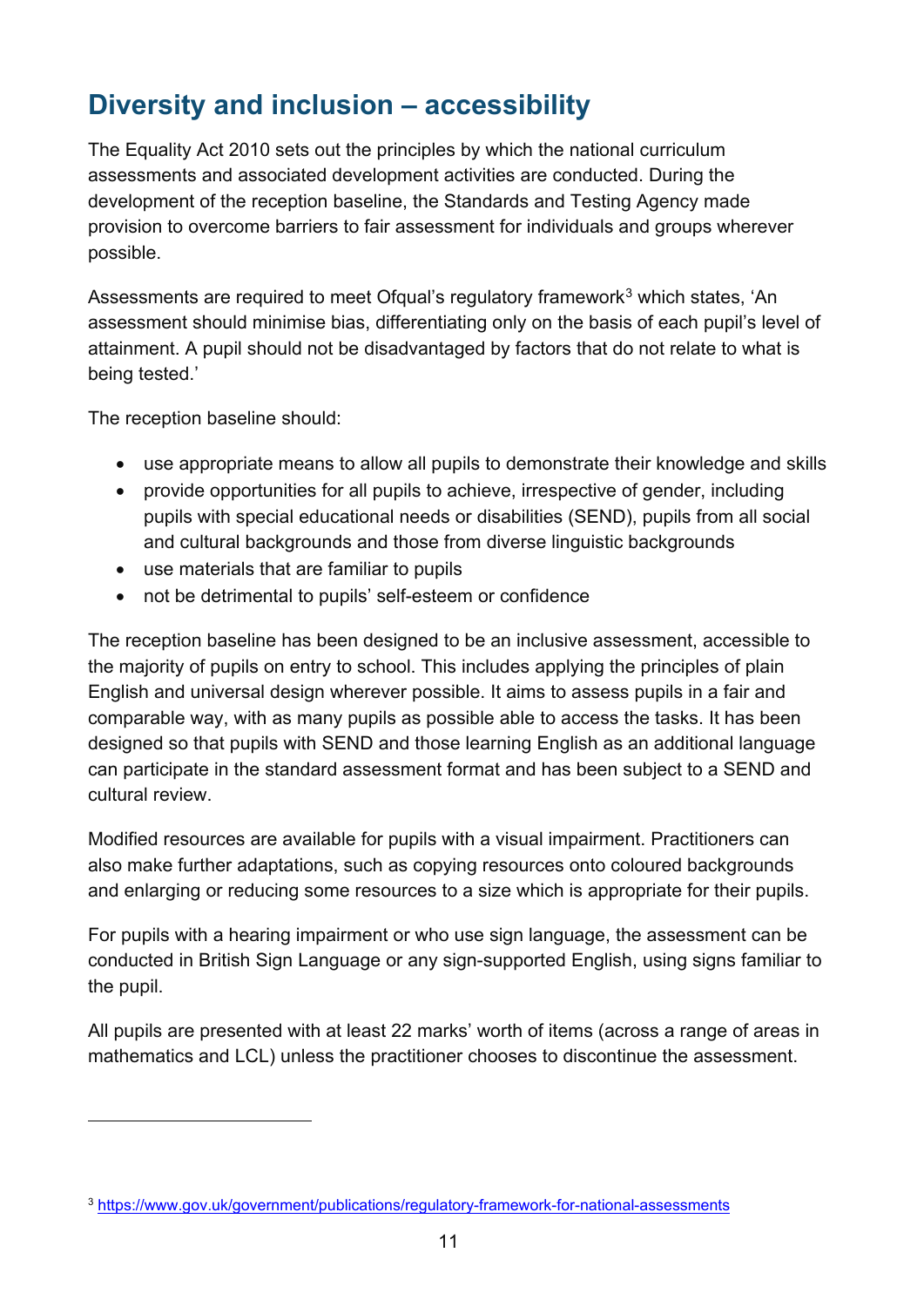Tasks are presented based on the prior tasks or activities the pupil has completed. Pupils will see some tasks that they will find challenging so they have the opportunity to show the breadth of their abilities. However, routing rules will help to ensure that pupils are not faced with a significant number of activities that are too difficult for them.